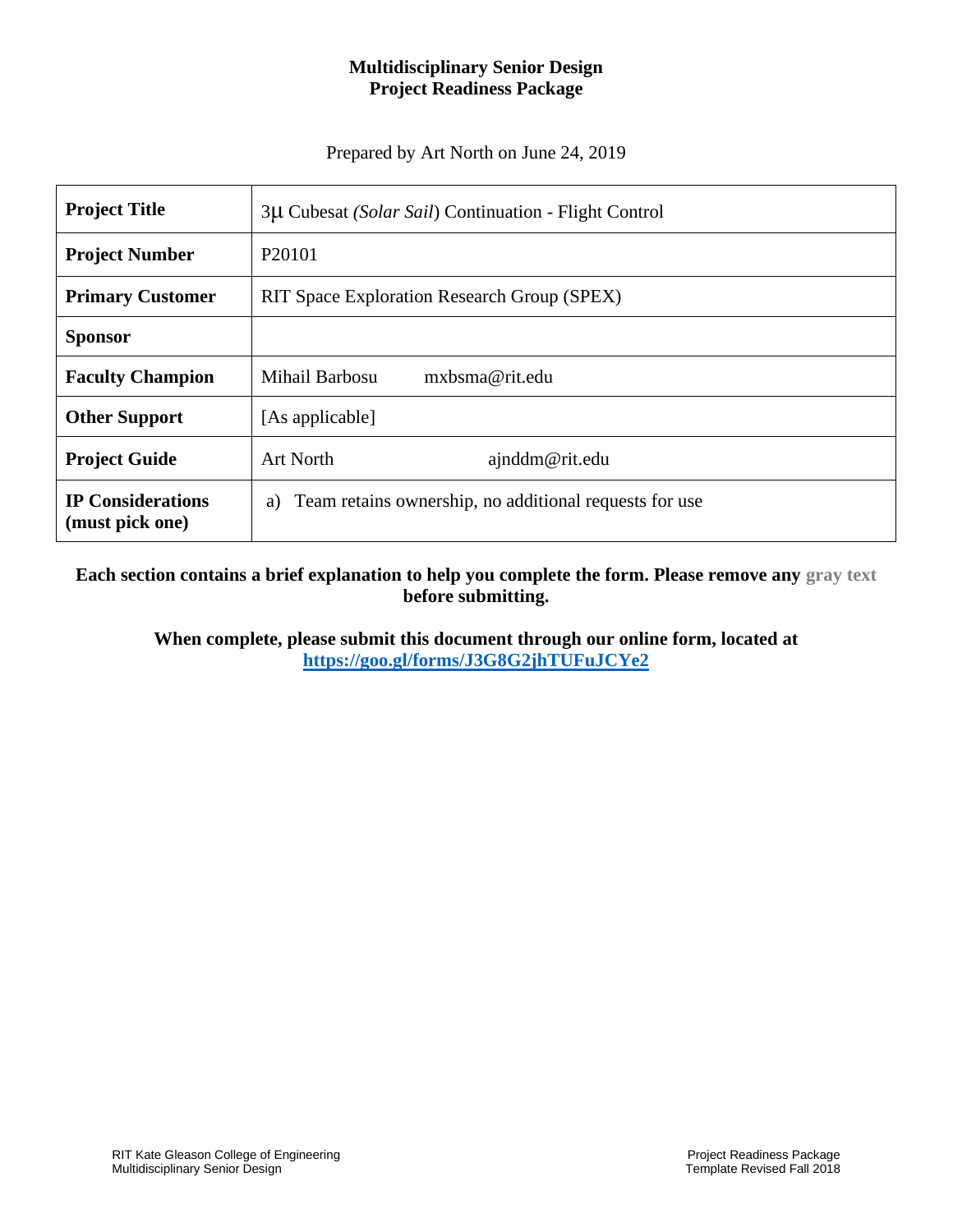# **Project Information**

#### **Overview**

In 2017 an MSD group created a solar sail deployment method that was placed in a 3U CubeSat (P17101: CubeSat Solar Sail - http://edge.rit.edu/edge/P17101/public/Home). To provide some background, a solar sail is a form of propulsion that utilizes photons emitted by the Sun. In order to avoid the weight and limited in-flight supply of ordinary fuel based propulsion, a thin metallic sheet made of biaxially-oriented polyethylene terephthalate (BoPET) is instead placed on the spacecraft as a sail. This sail harnesses the momentum of these photons, similar to a sailboat in the wind.

In 2018 the goal was to be able to control the solar sail and to be able to provide power to the cubesat. Also investigated was a way to control the tilt of the sail in order to correct orbit and maximize the effectiveness of the sail. (See http://edge.rit.edu/edge/P18101/public/Home .)

A comprehensive study of then-available solar panels was performed, panels fell within the size and power constraints – less any not-yet-developed comm. and attitude requirements - for the satellite. This year the team will undertake the design of a third unit to the module incorporating avionics and communication into the system.

Long term, this design will be available open source to inspire further research into solar sail experimentation to create a fully operational CubeSat for the SPEX to one day launch into space. Though this specific project is just for orbital corrections, fuel-less propulsion could greatly affect space travel to fly further with less weight, cost, and limitation of fuel supply. Additionally, this 3μ design may yield to other payloads of interest.

#### **Preliminary Customer Requirements (CR)**

- Any new scope to be determined at Client interview, plus
- Solar sail deploying from a single cubesat of no larger than 3U
- Remote control of solar sail deployment and stability in flight
- Condensed electronics
- Avionics and communications
- Fits within all standard Cubesat regulations

#### **Preliminary Engineering Requirements (ER)**

- Size of Cubesat (2U to 3U)
- Max Weight of 2U 2.66kg
- Max Weight of 3U 4.00 kg
- Center of gravity within allowable range of geometric center
- Electrical components to be compatible with existing power supply voltage.
- Electrical components to comply with all safety requirements detailed in "CubeSat 101: Basic Concepts and Processes for First-Time CubeSat Developers" or similar documentation.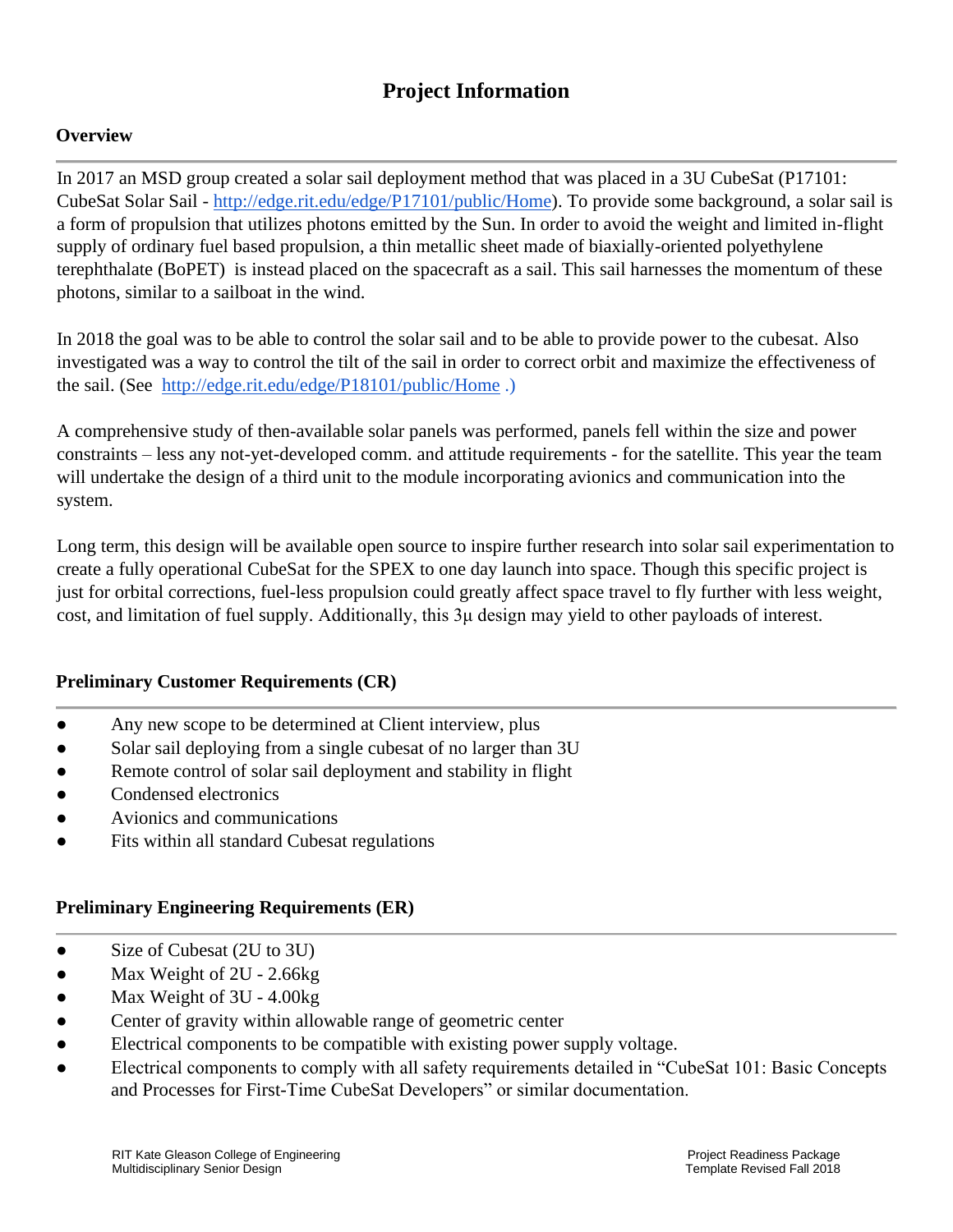#### **Constraints:**

- Cubestat specifications and regulations
- Budget
- Low Gravity
- Potential High Atmosphere Radiation. Sub-Freezing Temperatures
- Ultra Low Pressure Vacuum of Space

### **\* Project Deliverables:**

- All design documents (e.g., concepts, analysis, detailed drawings/schematics, BOM, test results)
- Working prototype
- Technical paper
- Poster
- ImagineRIT exhibit

### **† Budget Information:**

Additional funding being provided by client. Amount TBD.

### **\* Intellectual Property:**

No portion of this project is anticipated to contain or utilize confidential information in its execution.

#### **U.S. Citizenship**

None

# **Travel Opportunities**

None anticipated